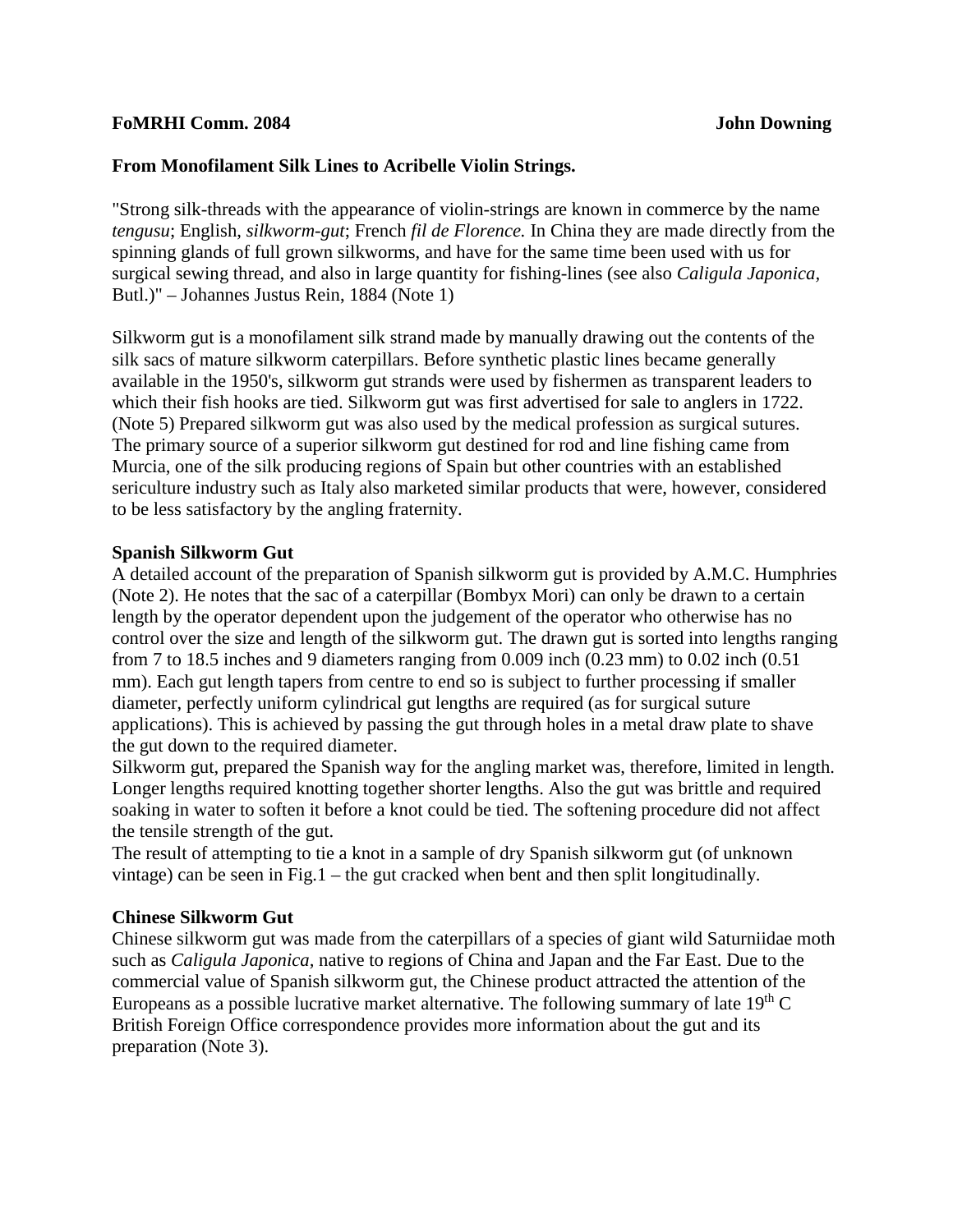- The caterpillars do not descend from the tree until they are ready to spin. They are then caught and broken and the silk-gut immediately extracted, steeped in vinegar, washed and drawn out. The operation must be executed without delay – if the worms are kept the gut is useless. Each gut if properly managed will draw out to 20 or 30 feet. The gut is then dried in a shady place then rolled up and considered ready for use. (Swinhoe report to Foreign Office, 1867)
- The silkworm gut drawn from the caterpillar is the sole use to which the creature is applied. For the purpose it is not reared but captured on its descending from the tree to spin its cocoon. The mature worms are steeped in vinegar for a day and then drawn out into gut which is used for fishing lines and for various economical and ornamental purposes. (British Consulate, Amoy, 1867)
- The cocoons of the caterpillar (they are not Bombyx Mori) are worked by the worm into the bark of the tree and are so coarse and thin as to yield silk of coarse texture and in small amount so is unlikely to be of interest to Western cultivators. In this district the Chinese use the worm only for the purpose of making silkworm gut. The true silkworm is only reared here in small non commercial quantities. ( British Consul, Amoy, 1867)
- The silk was made from a species of caterpillar that thrives on the 'feng' tree (Liquidambar formosana, Hance) – prepared by throwing the mature caterpillar into boiling vinegar and drawing the silk glands apart to form a thread say, 5 feet long and strong enough to make a line with which to catch small fish. (Kiungechow, 1891)
- In Canton the silk is called 'fish silk' or 'fish head silk'. In Hoihow it is called 'insect silk'. The best silk comes from Hainan in the mountains of the Ling-mên neighbourhood. The male caterpillar produces a single thread of better quality than the double thread of the female. (Kiungechow 1892)
- The gut in China is in considerable demand for making fish lines and seems so strong and serviceable that there should be a commercial use for it in England. Charles Farlow and Co., Fishing Tackle manufacturers, London stated that the Chinese gut tested was very similar to the Spanish gut that was once avaialble years ago but perhaps not quite so brittle. In their judgement it could not be used for fishing purposes and otherwise did not know for what purpose it could be used. (letter to Kew, 1892)
- Exports to Europe from Kiungehow of Chinese silkworm gut for making leaders for fishing lines sometimes amounted to 16,800 pounds. (1892)

So it can be assumed from these reports that the Chinese silkworm gut differed from the Spanish gut in that it was drawn to much greater lengths, was less brittle and was derived from a larger moth of the giant Saturniiaed species. The Chinese silkworm gut was also called 'marvello hair'.

#### **Japanese Silkworm Gut**

'The moth species – originally from Hainan Island in Southern China – is the giant silkworm (Saturnia Pyretorum Westwood) also known as the Fish-line Silkworm. Indigenous to India, Vietnam and Southern China with a domesticated breeding history dating back as early as the  $9<sup>th</sup>$  C. The species was introduced to Taiwan (then Formosa) during the Japanese occupation in the first half of the  $20<sup>th</sup>$  C for commercial production of silk fishing lines for export. The farms were shut down in 1950 (as Nylon lines became generally available) after which the moths spread into the wilderness and are now naturalised' (Digital Taiwan – on line source)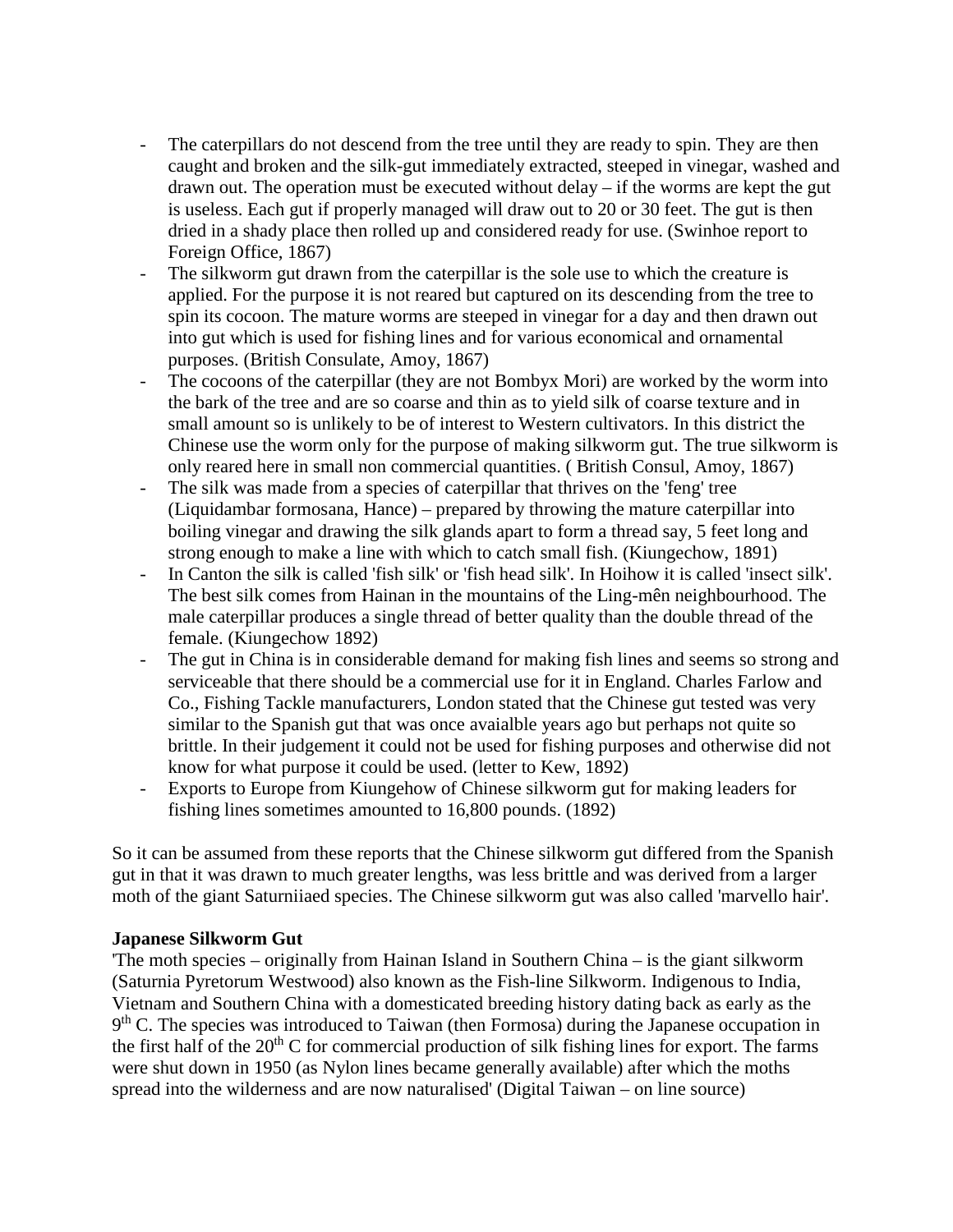Curiously the Japanese silkworm gut exported for sale internationally immediately post WW2 was not like the drawn monofilament Chinese (or Spanish) gut but was made from multifilament silk thread soaked in a binder to form a smooth and transparent line very similar in appearance to genuine monofilament silkworm gut. According to Humphries (Note 2) the binder was a boiling preparation of animal glue and extract of seaweed (Agar?). In the process the silk reduces to an almost semi-liquid state so that it becomes saturated with the boiling liquid. On drawing off the saturated line is very sticky so is quickly chemically hardened. The most satisfactory proportions of silk filament to glue are 85% to 15%. It is not known when the Japanese invented this type of string.

A sample of Japanese 'silkworm gut' was tested for viability as a lute string – first course, 60 cm vibrating string length pitch f' 350 Hz, 0.36 mm diameter. The string was flexible enough to tie into a knot when dry and sounded promising while being tuned up to pitch. However the string broke about a tone lower than full pitch – equivalent to a string tension of about 2.3 Kg. The break occurred between the tuning peg and nut – the region of highest tension when the string is being brought up to pitch. The breaking load was then separately determined on a test rig as 2.6 Kg equivalent to an Ultimate Tensile Stress (UTS) of about 0.24 Gpa .This value is lower than advertised on the string package (10 lb or 4.2 Kg). Assuming the manufacturer provided a reasonable safety factor for the breaking load (20%?) then the string under test failed at around 50% of the specified UTS. Silk filament is quickly degraded in strength by direct exposure to ultraviolet radiation (sunlight) so this may be the reason for the premature failure of the test string – being stored in a clear packet for around 60 years or so (Note 4). Had the string retained its original strength it likely would have performed satisfactorily as a lute treble string. The binder on this sample was soluble in boiling water.

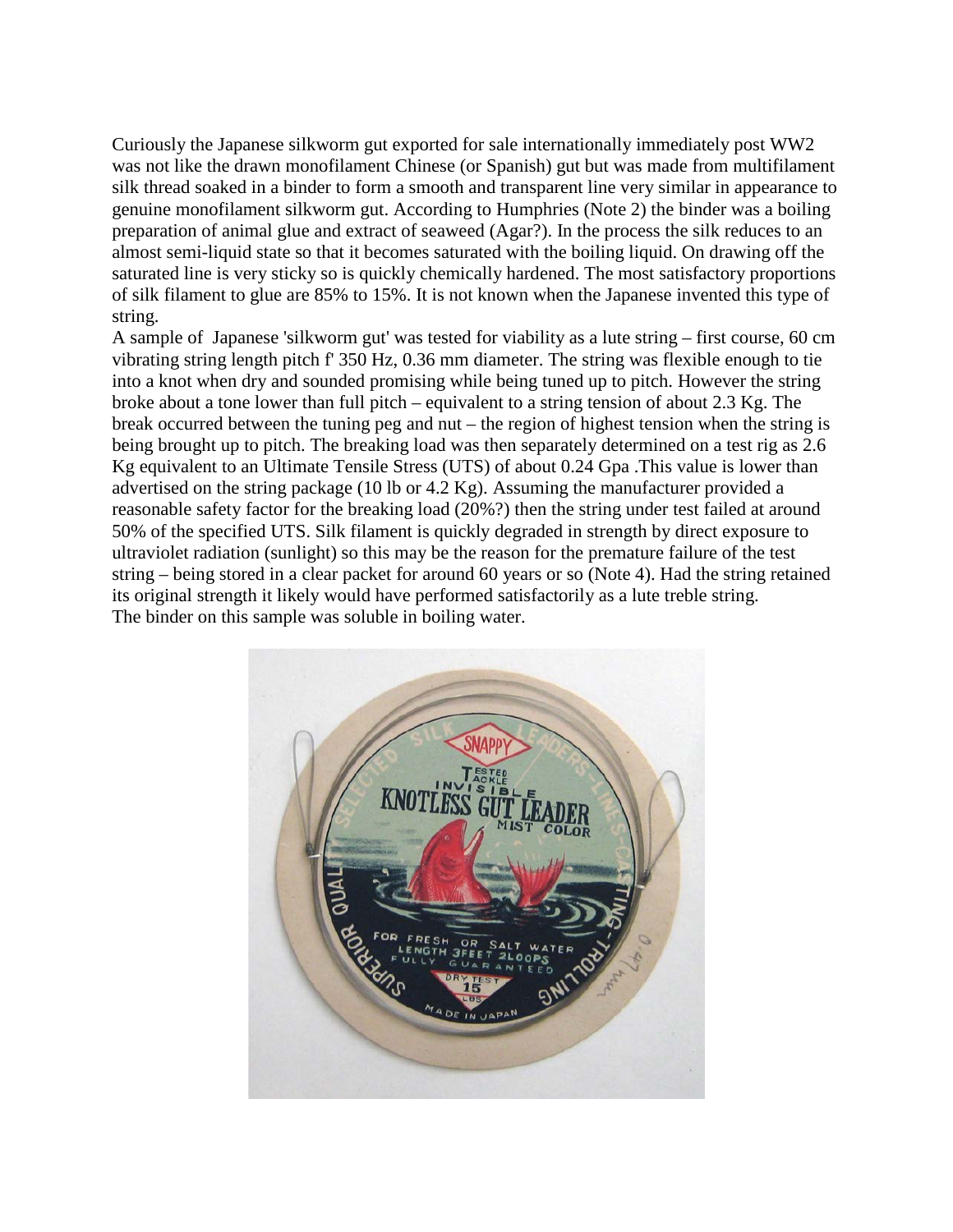# **Japanese Silk Gut** Fishing Leader - 0.63 mm dia.

**Japanese Silk Gut Leader Glue Binder Removed**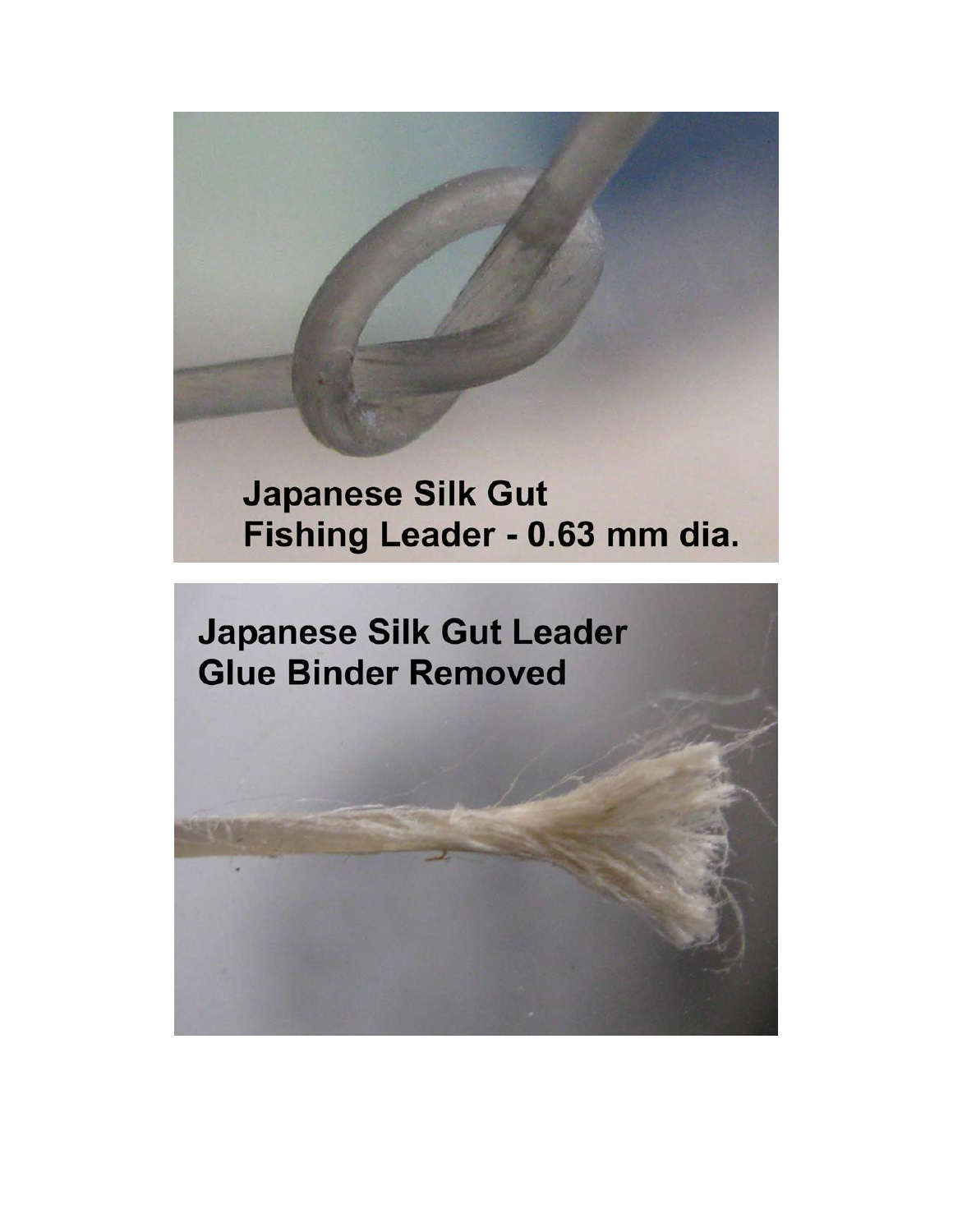

**Fig 1 – Spanish Gut Brittle Failure**

## **Acribelle Silk Violin Strings**

Although considered by some to be inferior in tone and durability to gut strings made from animal intestines, Acribelle silk violin E and A strings enjoyed popularity in the West for more than three decades from the late  $19<sup>th</sup>$ C until the 1920's. This type of string was manufactured from silk filament made homogeneous – like the Japanese 'silkworm gut' - with some kind of flexible binder. Advertised as 'Acribelle'- presumably a generic term for similar strings made by a number of different manaufacturers?

According to Franz Jahnel ' Die Guitarre und ihr Bau', 1963 these strings were manufactured in Vogtland and Schönbach, Bohemia using processes that dissolved the outer surfaces of the layers of silk filaments to obtain a smooth and shining lustre. However, other manufacturing procedures were also used to make smooth transparent strings of this type – unknown processes because they were never patented.

### **Notes**

1) 'The Industries of Japan: together with an account of its Agriculture', 1889 footnote 2, page 196. (free Google ebook). J.J. Rein was a German geographer, professor of geography at the Universities of Marburg (1876) and Bonn (1883